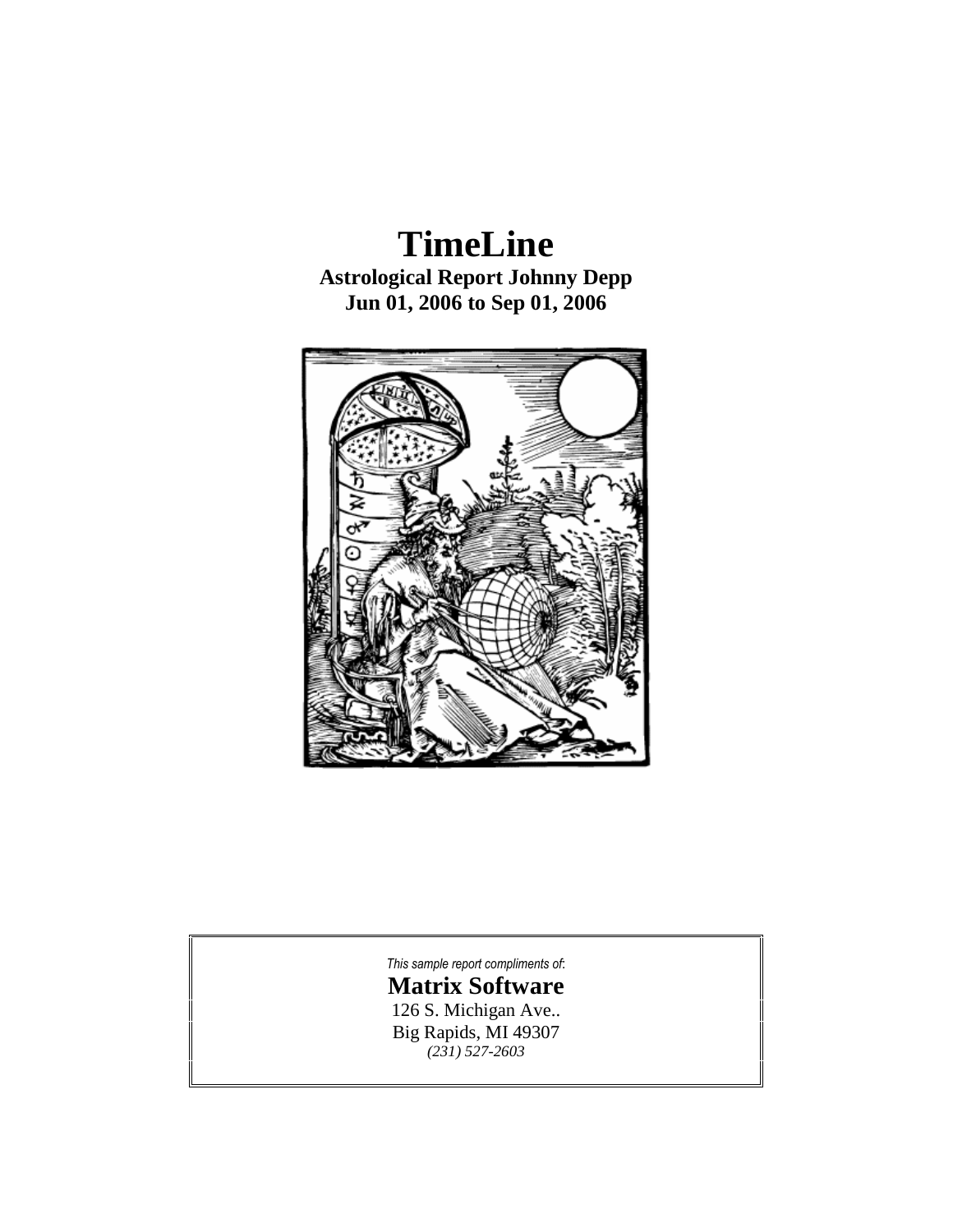#### **Chart Data**

**Johnny Depp Jun 09, 1963 08:44:00 AM CST +06:00 Owensboro, KY 087W06'48" 37N46'27"**

Report: Jun 01, 2006 to Sep 01, 2006 Place: Los Angeles, CA PDT +07:00 Sort: Enter Zodiac: Tropical Coordinate System: Geocentric Aspect set: Ptolemy Transit Planets: Ma Ju Sa Ur Ne Pl Progression 1 Method: Secondary Progression 1 Planets: Mo Su Me Ve Ma Eclipse Aspect Set: Ptolemy

| <b>Planet</b> | <b>Sign</b> | <b>Position</b>         | <b>House</b>     | House                    |
|---------------|-------------|-------------------------|------------------|--------------------------|
| <b>Sun</b>    | Gemini      | $18^{\circ}$ Ge $03'$   | 11th             | 01 $12^{\circ}$ Le26'    |
| Moon          | Capricorn   | $13^{\circ}$ Cp48'      | 06th             | 02 04°Vi26'              |
| Mercury       | Taurus      | $25^{\circ}$ Ta17'      | 10th             | 03 01°Li07'              |
| Venus         | Taurus      | $26^{\circ}$ Ta06'      | 10th             | 04 03°Sc22'              |
| Mars          | Virgo       | 03°Vi13'                | 01st             | 05 08°Sg52'              |
| Jupiter       | Aries       | $13^{\circ}Ar59'$       | 09th             | 06 12°Cp44'              |
| Saturn        | Aquarius    | $23^{\circ}$ Aq05' R    | 07 <sub>th</sub> | 07 12°Aq26'              |
| <b>Uranus</b> | Virgo       | $01^{\circ}$ Vi35'      | 01st             | 08 04°Pi26'              |
| Neptune       | Scorpio     | $13^{\circ}$ Sc $25'$ R | 04th             | $01^{\circ}$ Ar07'<br>09 |
| Pluto         | Virgo       | 09°Vi38'                | 02nd             | $1003^{\circ}$ Ta22'     |
| Midheaven     | Taurus      | $03^{\circ}$ Ta22'      |                  | $08^{\circ}$ Ge52'       |
| Ascendant     | Leo         | $12^{\circ}$ Le $26'$   |                  | 12 12°Ca44'              |

Copyright 1985-2003 Matrix Software, Inc.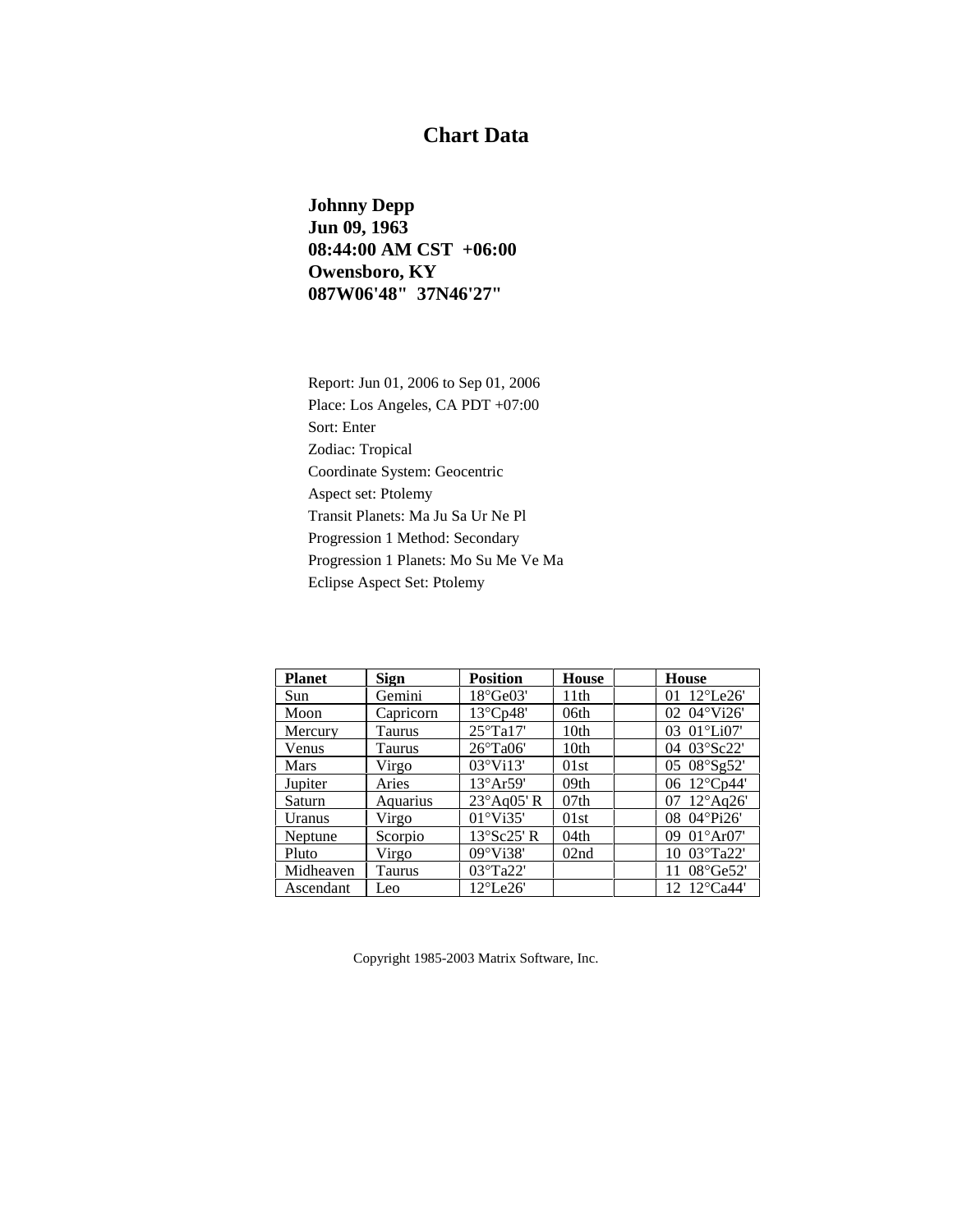#### **Report Highlights**

# **Jul 19 Saturn Enters First** Transit *(Leo 1st )*

**\*\*\*\*\*** *Exact (Enter: Begin Date Exact: 07/19/06 Leave: End Date)* Overcoming personal obstacles through self-discipline and patience is an essential lesson now. If you believe you can't, you're right - otherwise you'll FIND a way to do what you want. Beware a tendency to be too serious and to see things in the worst possible light.

**Jul 19 Saturn Conjunction Asc** Transit *(Leo-Leo 1st-1st)*

**\*\*\*\*** *Exact (Enter: 07/11/06 Exact: 07/19/06 Leave: 07/27/06)* This marks a major life change. It is the end of an interest in the outward and social world and the start of a more inward journey during which you absorb and take in new information. Letting go of past success is a necessity.

**Aug 04 Moon Opposition Saturn** Secondary Progression *(Leo-Aquarius 1st-7th)* **\*\*\*** *Exact (Enter: 07/07/06 Exact: 08/04/06 Leave: 08/31/06)*

You reap the rewards of your diligence at this time - which can be bad news if you HAVEN'T been diligent and responsible in applying yourself and planning for the future. Now you see how far you have come - perhaps most clearly in comparison with others. A sober, long-term outlook is emphasized, and older people (perhaps a relative) can have good advice to offer. (But will you listen?)

### **Aug 31 Jupiter Conjunction Neptune** Transit *(Scorpio-Scorpio 4th-4th)*

**\*\*\*\*** *Exact (Enter: 08/24/06 Exact: 08/31/06 Leave: End Date)* You will prosper by pursuing your ideals and most deep-seated dreams of how life could be. Don't be afraid to project that image, make those dreams real. Ideas of group cooperation and communion (mass images) could further your career.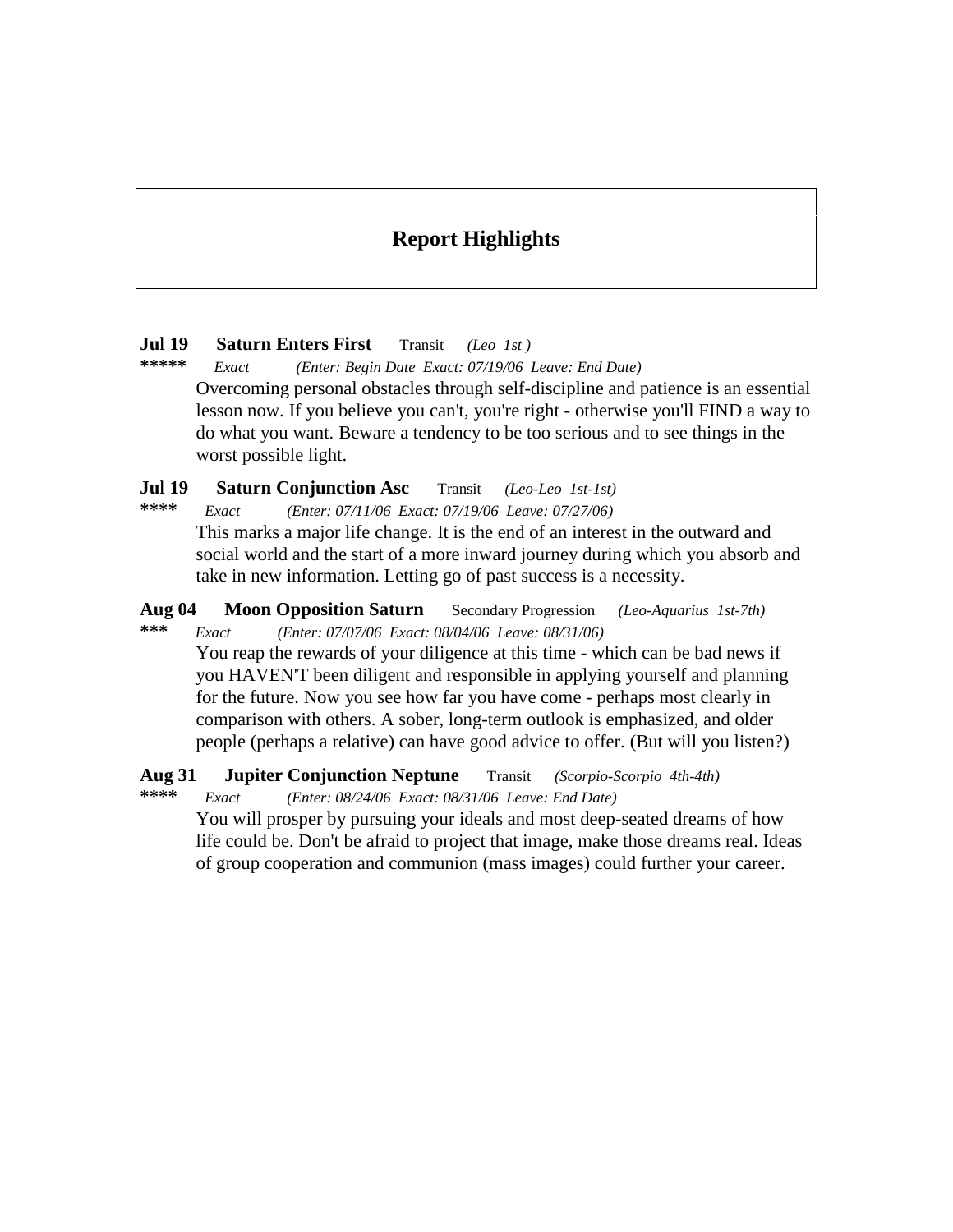#### **Report for June**

#### **Jun 03 Mars Enters Leo** Transit *(Leo 12th )*

**\*\*\*\*** *Exact (Enter: Begin Date Exact: 06/03/06 Leave: End Date)* The thrill of the chase, the smell of the greasepaint, the roar of the crowd: that's what gets your juices flowing now that you've entered a new cycle. To be appreciated, to be admired (adored, even) - that's what you crave. It's a time of creativity, drama, and passion; a time when grabbing the spotlight and stealing the scene gives you a thrill. Is winning everything? No - but it's way ahead of whatever comes in second!

**Jun 09 Mars Square MC** Transit *(Leo-Taurus 12th-10th)*

**\*\*\*** *Exact (Enter: 06/07/06 Exact: 06/09/06 Leave: 06/10/06)* Harsh feelings could flare up on the job or with authority figures. Cool it, and let this one pass.

### **Jun 15 Jupiter Sextile Pluto** Transit *(Scorpio-Virgo 4th-2nd)*

**\*\*\*\*** *Exact (Enter: 06/02/06 Exact: 06/15/06 Leave: End Date)* You may find that both your personal growth and your career may depend upon how you can handle the very sensitive psychological material that may be coming up now. You will benefit from analytical insights, getting to the heart of things. Penetrating.

### **Jun 23 Mars Enters First** Transit *(Leo 1st )*

**\*\*\*\*** *Exact (Enter: Begin Date Exact: 06/23/06 Leave: End Date)* This is a time of new beginnings in your life - an urge to strike out on your own in a new direction, to take on new challenges no matter what the risks. You can be bold, perhaps headstrong and impatient... you go where angels fear to tread, perhaps.

#### **Jun 23 Mars Conjunction Asc** Transit *(Leo-Leo 1st-1st)*

**\*\*\*** *Exact (Enter: 06/22/06 Exact: 06/23/06 Leave: 06/25/06)* You can really communicate and convey yourself to others right now. You have a lot of energy and come across as assertive and dominant.

### **Jun 25 Mars Square Neptune** Transit *(Leo-Scorpio 1st-4th)*

**\*\*\*** *Exact (Enter: 06/23/06 Exact: 06/25/06 Leave: 06/27/06)*

Don't do too much dreaming just now. It would be very easy for you to get carried away with some fancy or another. Your feelings are not in sync with your imagination. You may be hard to satisfy.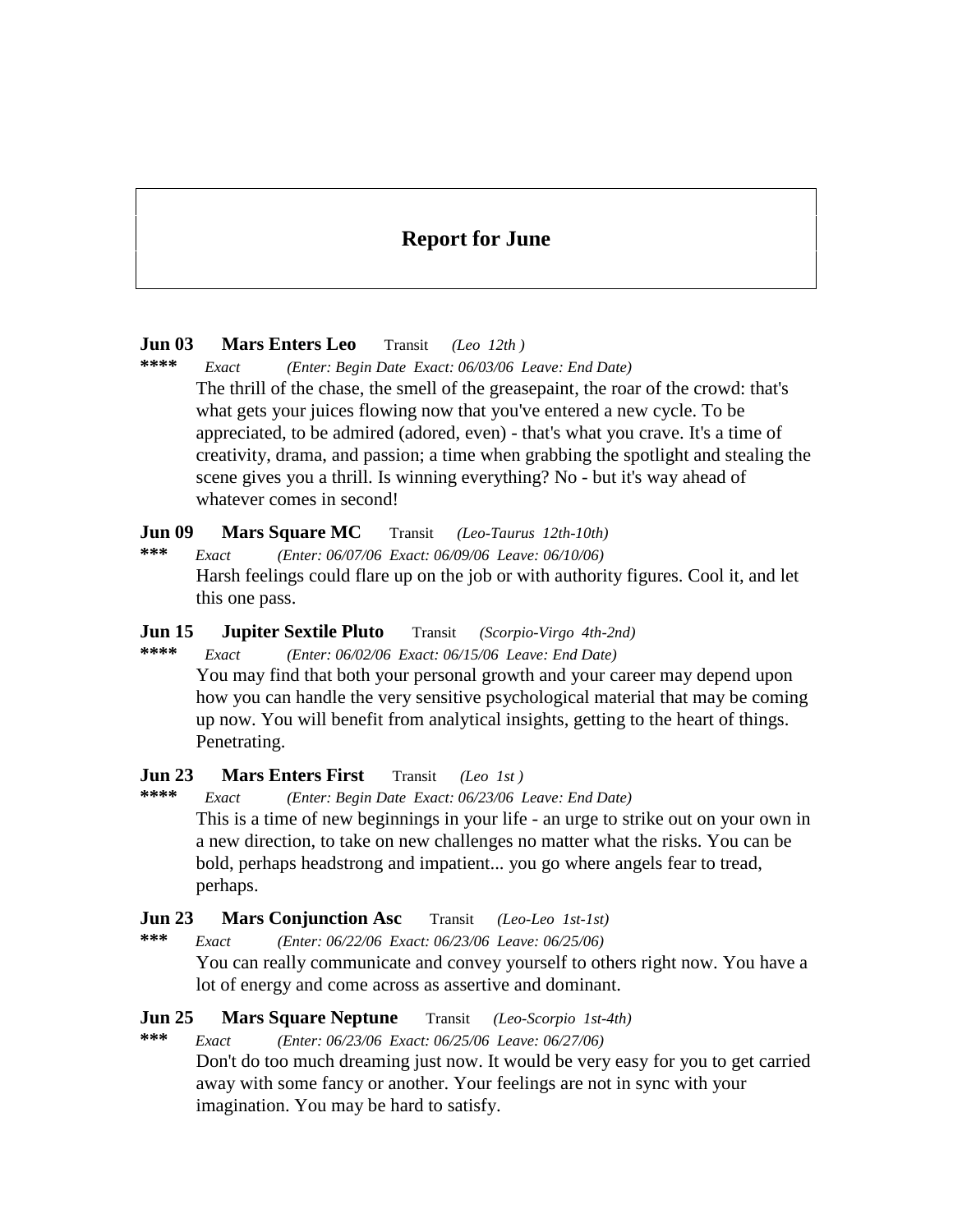# **Jun 26 Mars Trine Jupiter** Transit *(Leo-Aries 1st-9th)*

**\*\*\*** *Exact (Enter: 06/24/06 Exact: 06/26/06 Leave: 06/28/06)* A perfect time to be assertive and to move forward in your career decisions. You have all the drive and energy you could want, and it should be easy to channel it. The path is open and clear.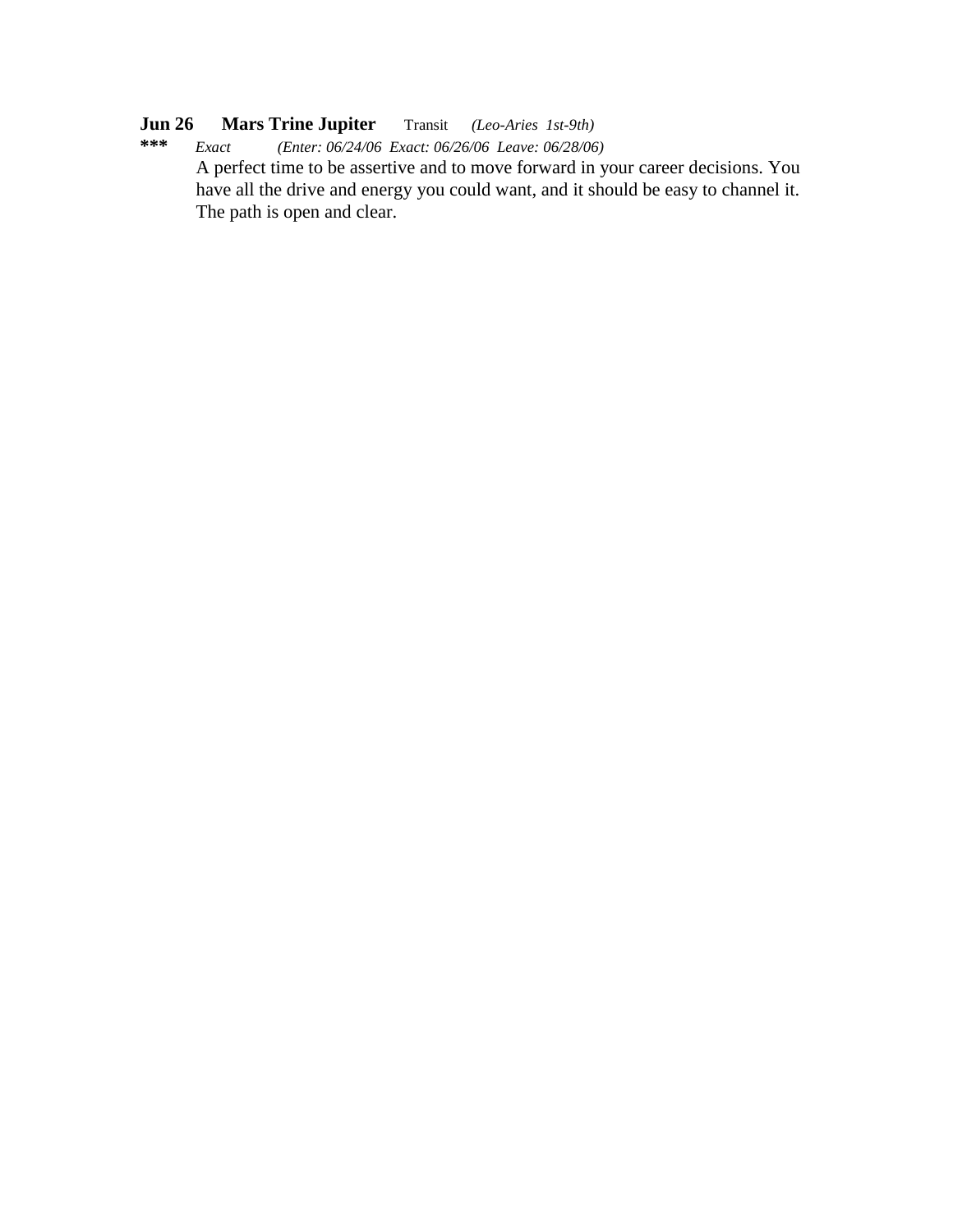#### **July - Monthly Highlights**

# **Jul 19 Saturn Enters First** Transit *(Leo 1st )*

**\*\*\*\*\*** *Exact (Enter: Begin Date Exact: 07/19/06 Leave: End Date)* Overcoming personal obstacles through self-discipline and patience is an essential lesson now. If you believe you can't, you're right - otherwise you'll FIND a way to do what you want. Beware a tendency to be too serious and to see things in the worst possible light.

# **Jul 19 Saturn Conjunction Asc** Transit *(Leo-Leo 1st-1st)*

**\*\*\*\*** *Exact (Enter: 07/11/06 Exact: 07/19/06 Leave: 07/27/06)* This marks a major life change. It is the end of an interest in the outward and social world and the start of a more inward journey during which you absorb and take in new information. Letting go of past success is a necessity.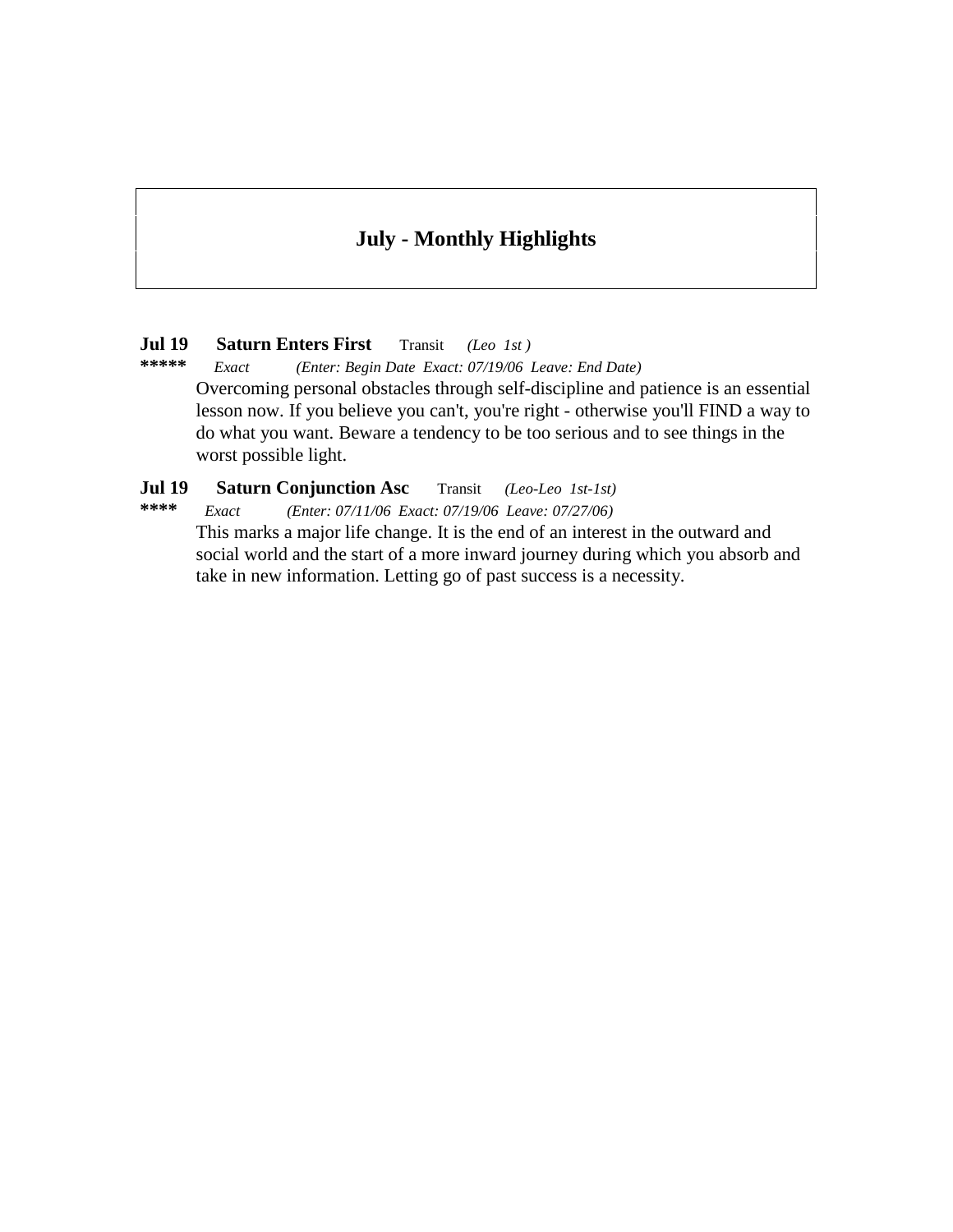#### **Report for July**

#### **Jul 03 Mars Sextile Sun** Transit *(Leo-Gemini 1st-11th)*

**\*\*\*** *Exact (Enter: 07/01/06 Exact: 07/03/06 Leave: 07/04/06)* You may be especially dynamic and assertive just now. There is a lot of energy and drive available.

### **Jul 11 Mars Opposition Saturn** Transit *(Leo-Aquarius 1st-7th)*

**\*\*\*** *Exact (Enter: 07/09/06 Exact: 07/11/06 Leave: 07/12/06)* The status quo may meet with some opposition. Someone's emotional state may block your own interests. Belligerence and opposition can be anticipated.

#### **Jul 14 Mars Square Mercury** Transit *(Leo-Taurus 1st-10th)*

**\*\*\*** *Exact (Enter: 07/13/06 Exact: 07/14/06 Leave: 07/16/06)* Excessive emotional energy could produce flare-ups, harsh words, and arguments. Your mind is very sharp (on hair trigger) during this time and can cause as much harm as good.

### **Jul 16 Mars Square Venus** Transit *(Leo-Taurus 1st-10th)*

**\*\*\*** *Exact (Enter: 07/14/06 Exact: 07/16/06 Leave: 07/17/06)* You may feel emotionally frustrated. Your feelings are going against much of what you value, so make way for possible difficulty. Your enjoyment of life may be temporarily blocked.

### **Jul 19 Saturn Enters First** Transit *(Leo 1st )*

**\*\*\*\*\*** *Exact (Enter: Begin Date Exact: 07/19/06 Leave: End Date)* Overcoming personal obstacles through self-discipline and patience is an essential lesson now. If you believe you can't, you're right - otherwise you'll FIND a way to do what you want. Beware a tendency to be too serious and to see things in the worst possible light.

### **Jul 19 Saturn Conjunction Asc** Transit *(Leo-Leo 1st-1st)*

**\*\*\*\*** *Exact (Enter: 07/11/06 Exact: 07/19/06 Leave: 07/27/06)*

This marks a major life change. It is the end of an interest in the outward and social world and the start of a more inward journey during which you absorb and take in new information. Letting go of past success is a necessity.

### **Jul 22 Mars Enters Virgo** Transit *(Virgo 1st)*

**\*\*\*\*** *Exact (Enter: Begin Date Exact: 07/22/06 Leave: End Date)* As a new cycle dawns in your life, there arises a passion for details, a need to do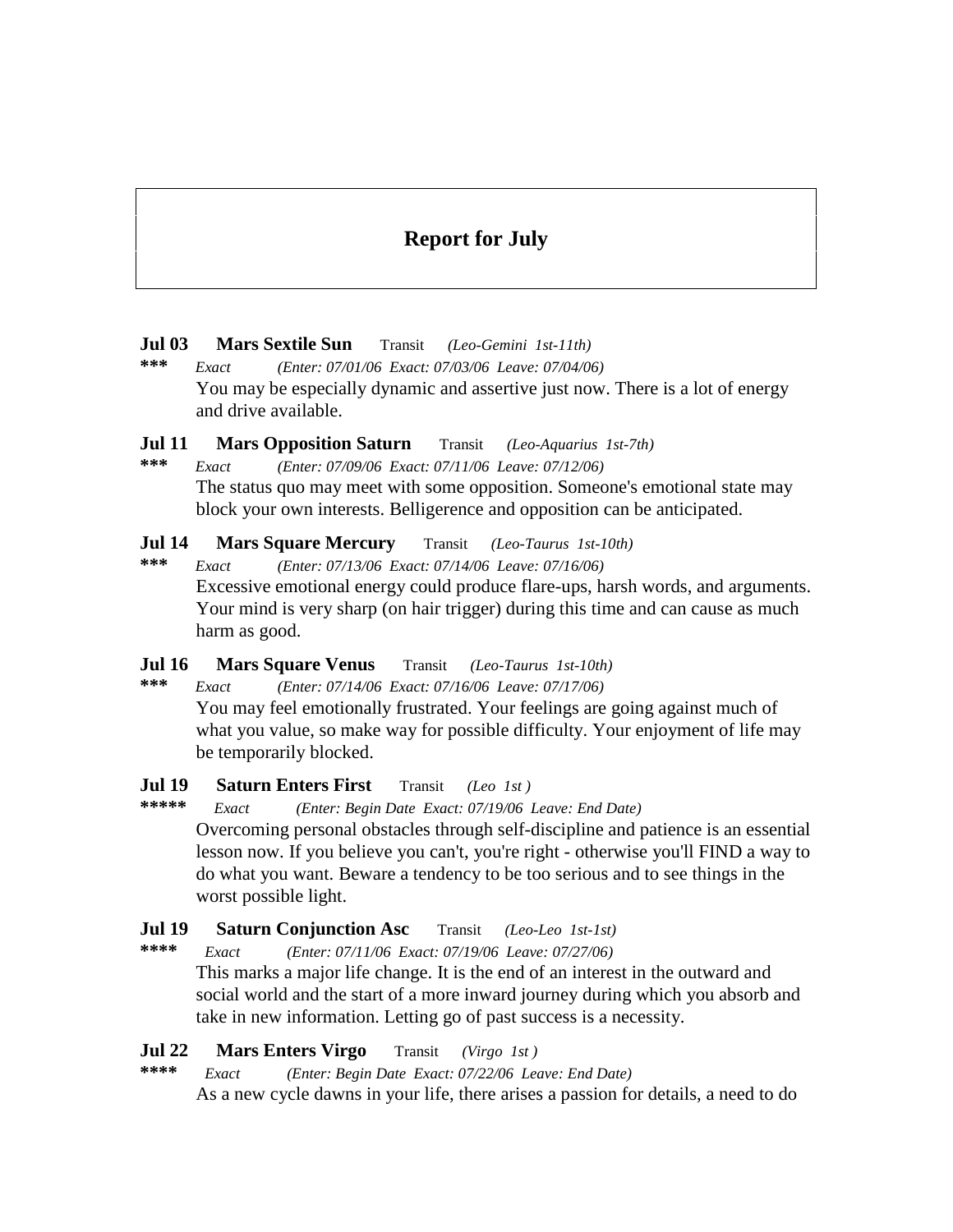just the right thing at just the right time, and a burning desire to have a place for everything and everything in its place. This can be hard on the digestion if taken to extremes! The satisfaction of a job well done is one of your greatest incentives now.

#### **Jul 25 Mars Conjunction Uranus** Transit *(Virgo-Virgo 1st-1st)*

**\*\*\*** *Exact (Enter: 07/23/06 Exact: 07/25/06 Leave: 07/26/06)* You feel like being different, trying something new andunusual. A perfect time for new ideas, a breakthrough in thinking, a novel approach.

#### **Jul 27 Saturn Square Neptune** Transit *(Leo-Scorpio 1st-4th)*

**\*\*\*\*** *Exact (Enter: 07/19/06 Exact: 07/27/06 Leave: 08/03/06)* Could be a difficult time in terms of your self-image, dreams, and ideals. A close examination may find you separating the wheat from the chaff when it comes to realistic ideas and dreams of what can be. Your imagination may feel blocked and stagnant.

#### **Jul 27 Jupiter Sextile Pluto** Transit *(Scorpio-Virgo 4th-2nd)*

**\*\*\*\*** *Exact (Enter: Begin Date Exact: 07/27/06 Leave: 08/08/06)* You may find that both your personal growth and your career may depend upon how you can handle the very sensitive psychological material that may be coming up now. You will benefit from analytical insights, getting to the heart of things. Penetrating.

#### **Jul 27 Mars Conjunction Mars** Transit *(Virgo-Virgo 1st-1st)*

**\*\*\*** *Exact (Enter: 07/26/06 Exact: 07/27/06 Leave: 07/29/06)* A timeof much energy and drive, perfect for starting something out or taking care of business. Very physical too. Exercise or romance is in order.

#### **Jul 27 Mars Trine MC** Transit *(Virgo-Taurus 1st-10th)*

**\*\*\*** *Exact (Enter: 07/26/06 Exact: 07/27/06 Leave: 07/29/06)* You have a lot of energy to pour into practical and career decisions. You may appear commanding and assertive.

#### **Jul 29 Mars Enters Second** Transit *(Virgo 2nd )*

**\*\*\*\*** *Exact (Enter: Begin Date Exact: 07/29/06 Leave: End Date)*

Instant gratification is one of the temptations to which you're subject now: you want things, and you want them this instant. This is a practical and materialistic kind of focus, one that emphasizes the making and spending of money. Learning what really counts is an important lesson that may be learned the hard way.

#### **Jul 31 Saturn Trine Jupiter** Transit *(Leo-Aries 1st-9th)*

**\*\*\*\*** *Exact (Enter: 07/23/06 Exact: 07/31/06 Leave: 08/08/06)* Outer circumstances and the flow of events make it easy for you to make clear decisions, see the road ahead, and move forward. Things seem to fall in place, and progress is easy. Be careful not to overextend or bite off more than you can chew.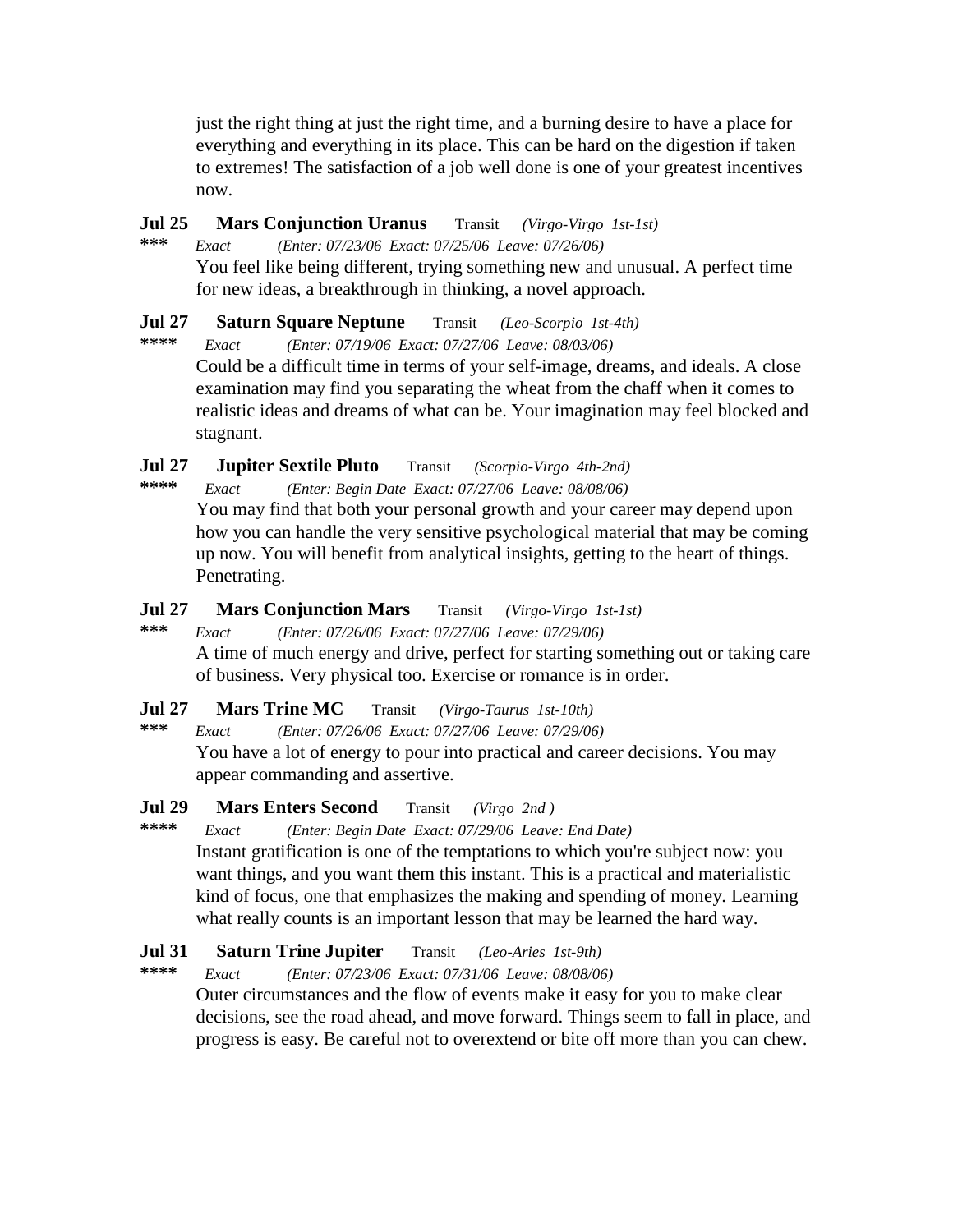#### **August - Monthly Highlights**

- **Aug 04 Moon Opposition Saturn** Secondary Progression *(Leo-Aquarius 1st-7th)* **\*\*\*** *Exact (Enter: 07/07/06 Exact: 08/04/06 Leave: 08/31/06)* You reap the rewards of your diligence at this time - which can be bad news if you HAVEN'T been diligent and responsible in applying yourself and planning for the future. Now you see how far you have come - perhaps most clearly in comparison with others. A sober, long-term outlook is emphasized, and older people (perhaps a relative) can have good advice to offer. (But will you listen?)
- **Aug 31 Jupiter Conjunction Neptune** Transit *(Scorpio-Scorpio 4th-4th)* **\*\*\*\*** *Exact (Enter: 08/24/06 Exact: 08/31/06 Leave: End Date)*
	- You will prosper by pursuing your ideals and most deep-seated dreams of how life could be. Don't be afraid to project that image, make those dreams real. Ideas of group cooperation and communion (mass images) could further your career.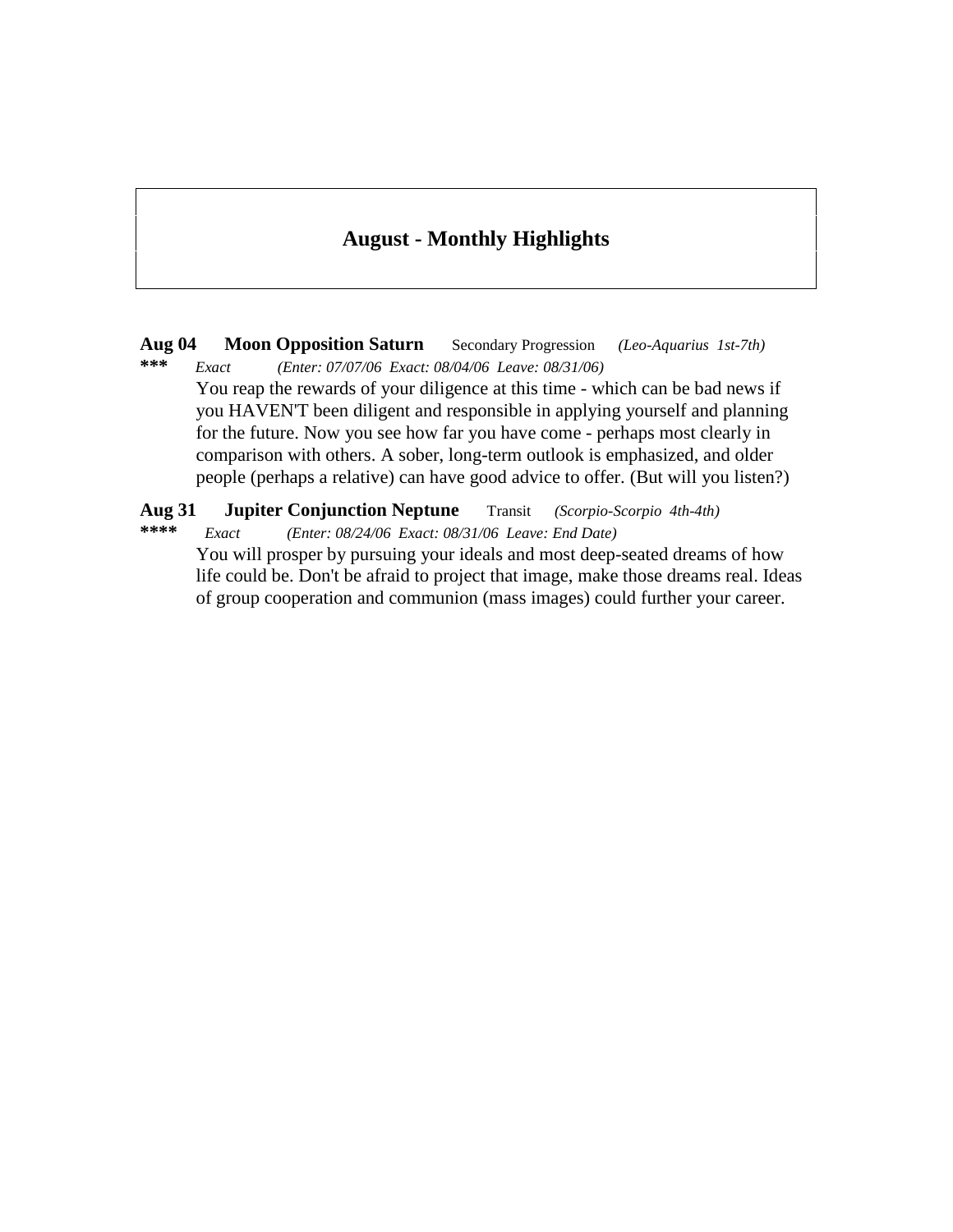#### **Report for August**

**Aug 04 Moon Opposition Saturn** Secondary Progression *(Leo-Aquarius 1st-7th)* **\*\*\*** *Exact (Enter: 07/07/06 Exact: 08/04/06 Leave: 08/31/06)*

You reap the rewards of your diligence at this time - which can be bad news if you HAVEN'T been diligent and responsible in applying yourself and planning for the future. Now you see how far you have come - perhaps most clearly in comparison with others. A sober, long-term outlook is emphasized, and older people (perhaps a relative) can have good advice to offer. (But will you listen?)

# **Aug 06 Mars Conjunction Pluto** Transit *(Virgo-Virgo 2nd-2nd)*

**\*\*\*** *Exact (Enter: 08/05/06 Exact: 08/06/06 Leave: 08/08/06)* A drive to probe and penetrate may find you examining and working through some strong internal changes. Push too hard and you could be too dominating and even oppressive to yourself and others.

### **Aug 08 Uranus Sextile Moon** Transit *(Pisces-Capricorn 8th-6th)*

**\*\*\*\*\*** *Exact (Enter: Begin Date Exact: 08/08/06 Leave: End Date)* You could receive unexpected help or support from those around you especially someone younger or a woman. A timewhen you may get insights into your living situation or support system. New ideas about your past history, new approaches to established facts.

### **Aug 12 Mars Sextile Neptune** Transit *(Virgo-Scorpio 2nd-4th)*

**\*\*\*** *Exact (Enter: 08/11/06 Exact: 08/12/06 Leave: 08/14/06)* A strong drive to unify and simplify. You want something more imaginative and less mundane. A yearning for other worlds and for some more cosmic form of love.

### **Aug 13 Mars Trine Moon** Transit *(Virgo-Capricorn 2nd-6th)*

**\*\*\*** *Exact (Enter: 08/11/06 Exact: 08/13/06 Leave: 08/15/06)* You have a lot of energy for improving your surroundings or life situations. You are very motivated to improve. There could be some hard feelings, especially from younger persons, if you become too aggressive.

### **Aug 19 Uranus Trine Neptune** Transit *(Pisces-Scorpio 8th-4th)*

**\*\*\*\*\*** *Exact (Enter: 07/17/06 Exact: 08/19/06 Leave: End Date)*

There is the possibility of new visions or sudden insights into your self-image or into your ideals and dreams. A time to reshape and renew your philosophy or religion, during which your imagination is at full tilt. Breakthroughs in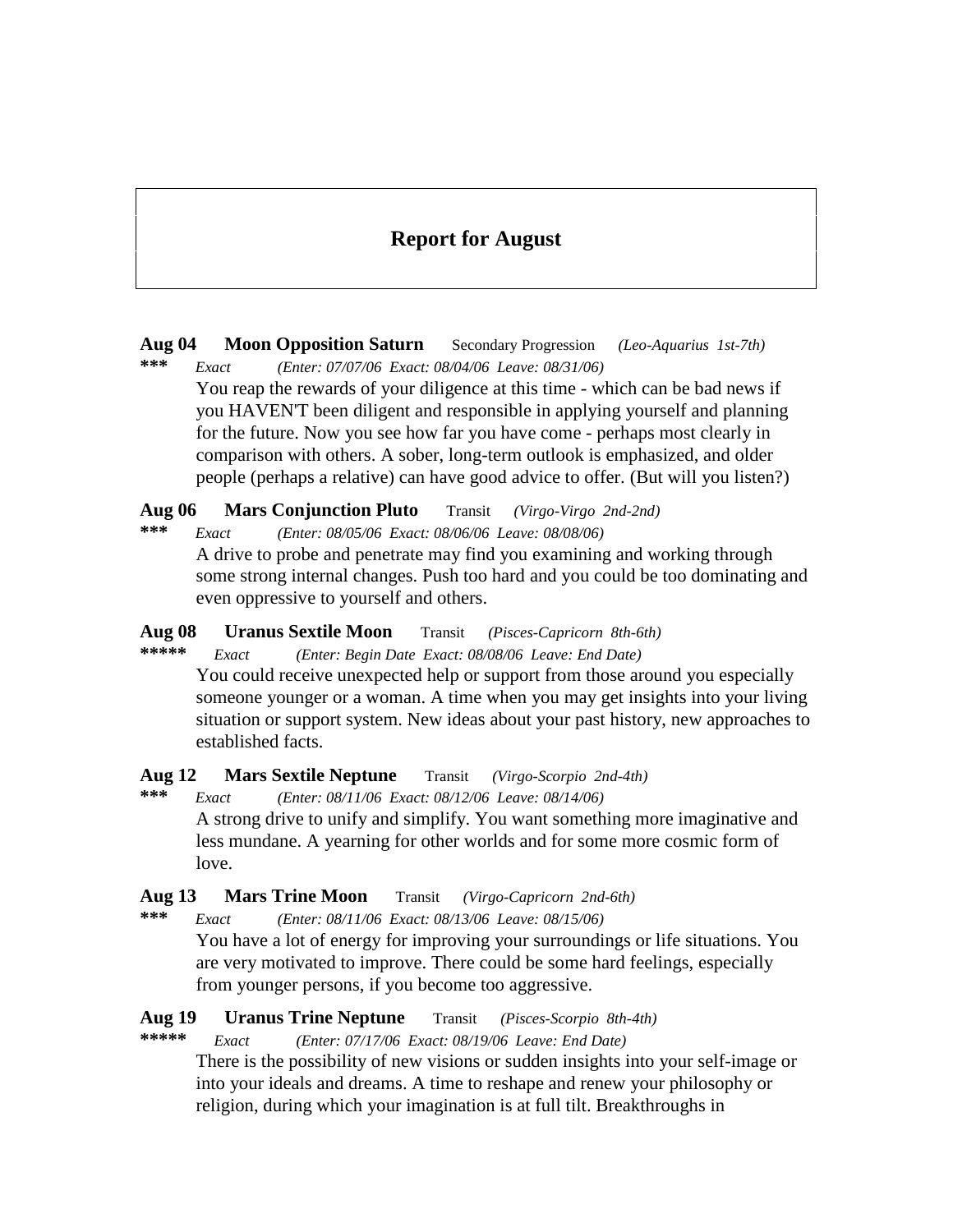compassion and communion.

- **Aug 20 Mars Square Sun** Transit *(Virgo-Gemini 2nd-11th)*
- **\*\*\*** *Exact (Enter: 08/18/06 Exact: 08/20/06 Leave: 08/21/06)* Emotions may flare up or arguments occur that work against your own best interests. Be prepared, and walk softly.

**Aug 24 Saturn Sextile Sun** Transit *(Leo-Gemini 1st-11th)*

**\*\*\*\*** *Enter (Enter: 08/24/06 Exact: End Date Leave: End Date)* A time during which circumstances bend to your will and things have a way of working out smoothly. Here is a real opportunity to complete and work out difficulties and projects that require both long-term effort and a high degree of discipline.

# **Aug 24 Neptune Trine Sun** Transit *(Aquarius-Gemini 7th-11th)*

**\*\*\*\*\*** *Exact (Enter: 07/17/06 Exact: 08/24/06 Leave: End Date)*

You find that you are able to bring more imagination to bear on your goals and ambitions now. You might find your ideals taking a more spiritual turn, thus involving you more in community and religious projects.

# **Aug 24 Jupiter Square Asc** Transit *(Scorpio-Leo 4th-1st)*

**\*\*\*\*** *Exact (Enter: 08/16/06 Exact: 08/24/06 Leave: 08/31/06)*

A timewhen job and family take up most of your time. You may find that friends and many personal interests fall by the wayside. This marks a time when your whole life path may be redefined and see you heading in a new career direction.

# **Aug 27 Jupiter Sextile Moon** Transit *(Scorpio-Capricorn 4th-6th)*

**\*\*\*\*** *Enter (Enter: 08/27/06 Exact: End Date Leave: End Date)* Your home environment, friends, and surroundings in general get facilitated and receive encouragement. Your work or career is in real harmony with the rest of your life. You could gain from subordinates or younger people during this time.

**Aug 31 Mars Trine Venus** Transit *(Virgo-Taurus 2nd-10th)*

**\*\*\*** *Enter (Enter: 08/31/06 Exact: End Date Leave: End Date)* Your desires are strong, and you will want to enjoy yourself. Romance is very possible. There is a basic drive to appreciate and taste life.

# **Aug 31 Mars Trine Mercury** Transit *(Virgo-Taurus 2nd-10th)*

**\*\*\*** *Exact (Enter: 08/29/06 Exact: 08/31/06 Leave: End Date)*

You may be very forceful in what you say and think. With all of this emotional energy, you could speak or communicate very well. You have mental drive.

#### **Aug 31 Pluto Sextile Saturn** Transit *(Sagittarius-Aquarius 5th-7th)*

**\*\*\*\*\*** *Enter (Enter: 08/31/06 Exact: End Date Leave: End Date)* A timeof change that finds you examining your foundations, responsibilities, and basic security. You can dispense with all that is unsound or superficial, leaving only that which has been properly determined or solid. Get down to the nitty gritty.

**Aug 31 Jupiter Conjunction Neptune** Transit *(Scorpio-Scorpio 4th-4th)*